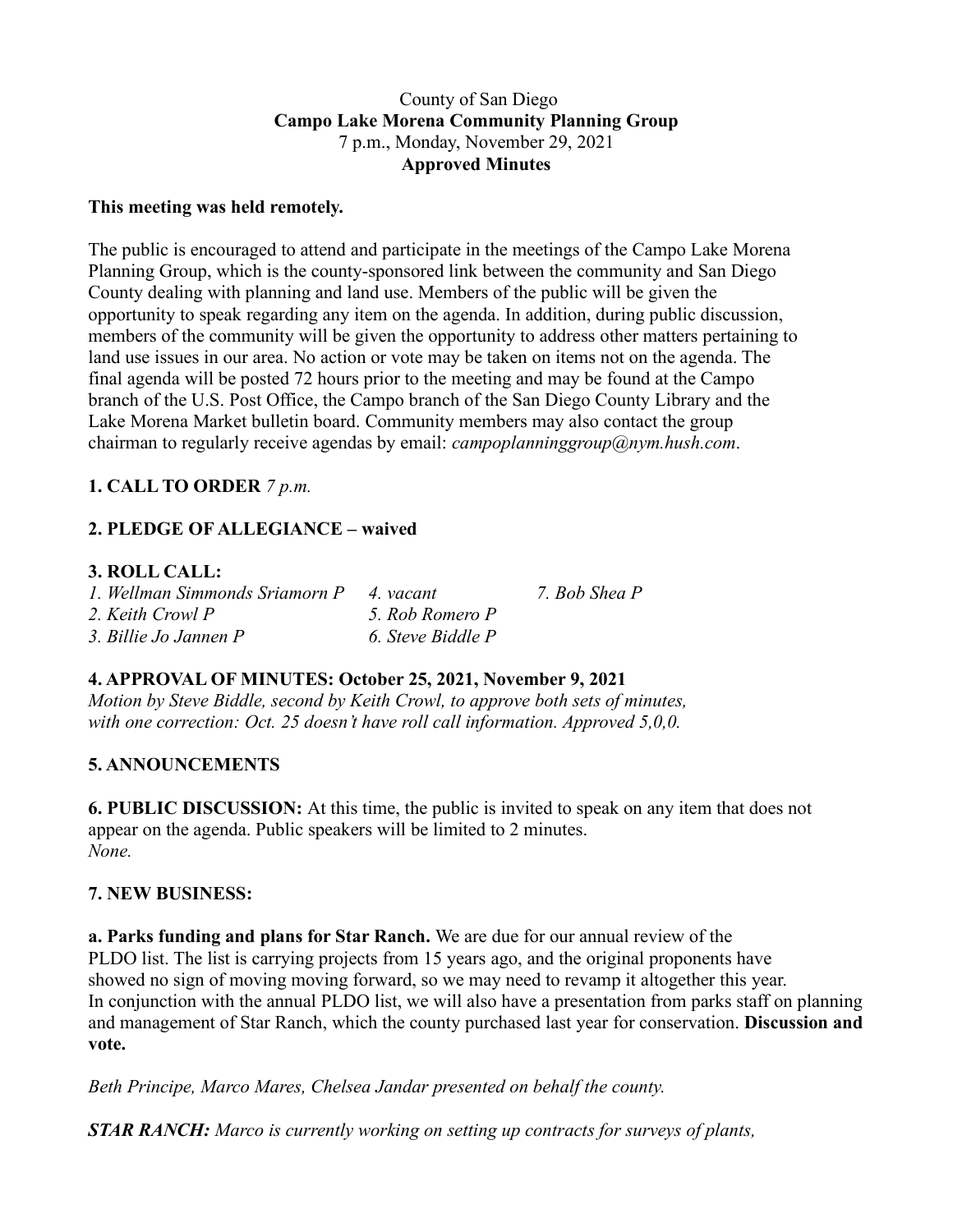*animals, cultural sites. This is expected to take a year. After that, they will do a resource management plan, during which public comments will be sought. The resource plan may include public access in select areas. A grazing plan is being explored. It has to be cleared by several departments, including county counsel. Historical material at Old Stone Store will be included in the historical survey.*

*Larry Johnson asked that Parks find funding for a proposed historic trail between Stone Store* Museum and Pacific Crest Trail. Staff is open to the idea, but it will be at least a vear before *planning for that can start.*

*Billie Jo Jannen asked if they have the county trails plan adopted by the BOS, to help identify* existing plans for the area. Staff had never heard of it. Billie Jo will send it to them. She also *asked when MSCP would be completed for the area. Staff has no idea when MSCP work would be re-commenced on East County. Star Ranch studies will be incorporated. Billie Jo also asked if they had reviewed the La Posta linkage study, which identifies wetland habitats through Campo. They haven't. Billie Jo will also forward that.*

*Bob Shea was concerned about Navy flight training over Star Ranch and other areas. The Navy gave a grant to the Star Ranch purchase, with the understanding that it would serve as a buffer zone.*

Steve Biddle asked if the houses on the property would be used. Marco said no one is living on *the property, and the houses are not considered habitable.*

*Beth Principe asked the group to put together an email list of interested parties for the Star Ranch planning project.*

*PLDO Priority List: There is currently about \$244,000 dedicated to the Mountain Empire region, which included Potrero, Campo, Boulevard, Jacumba and –. Each community is asked to do a short list, in order of priority, of funding-eligible local-benefit projects being spearheaded by local groups.*

*Larry Johnson asked if the old wagon train trail from Old Stone Store to Pacific Crest could be funded with PLDO. Answer: Riding and hiking trails are generally not included in PLDO funding.*

*Billie Jo Jannen said the group cannot determine whether Little League is trying to go forward with the ballfield improvements and whether other projects on the list are still under consideration locally. In fact, no one can even remember where the multi-purpose sports field was supposed to have been located.*

*Cherry Dieffenbach asked how the county decides which projects among the various communities will be funded. Answer: Staff decides based on a number of factors, such as local needs, available money,* project viability and parks master planning. Sense of the group is that we should wait to hear from *Little League and others on what projects are still in the community's eye. Chairman continued the item to the next meeting.*

**b.** Review/refinement on a draft letter to state redistricting committee regarding state maps for congressional and state assembly and senate maps. **Discussion and vote.**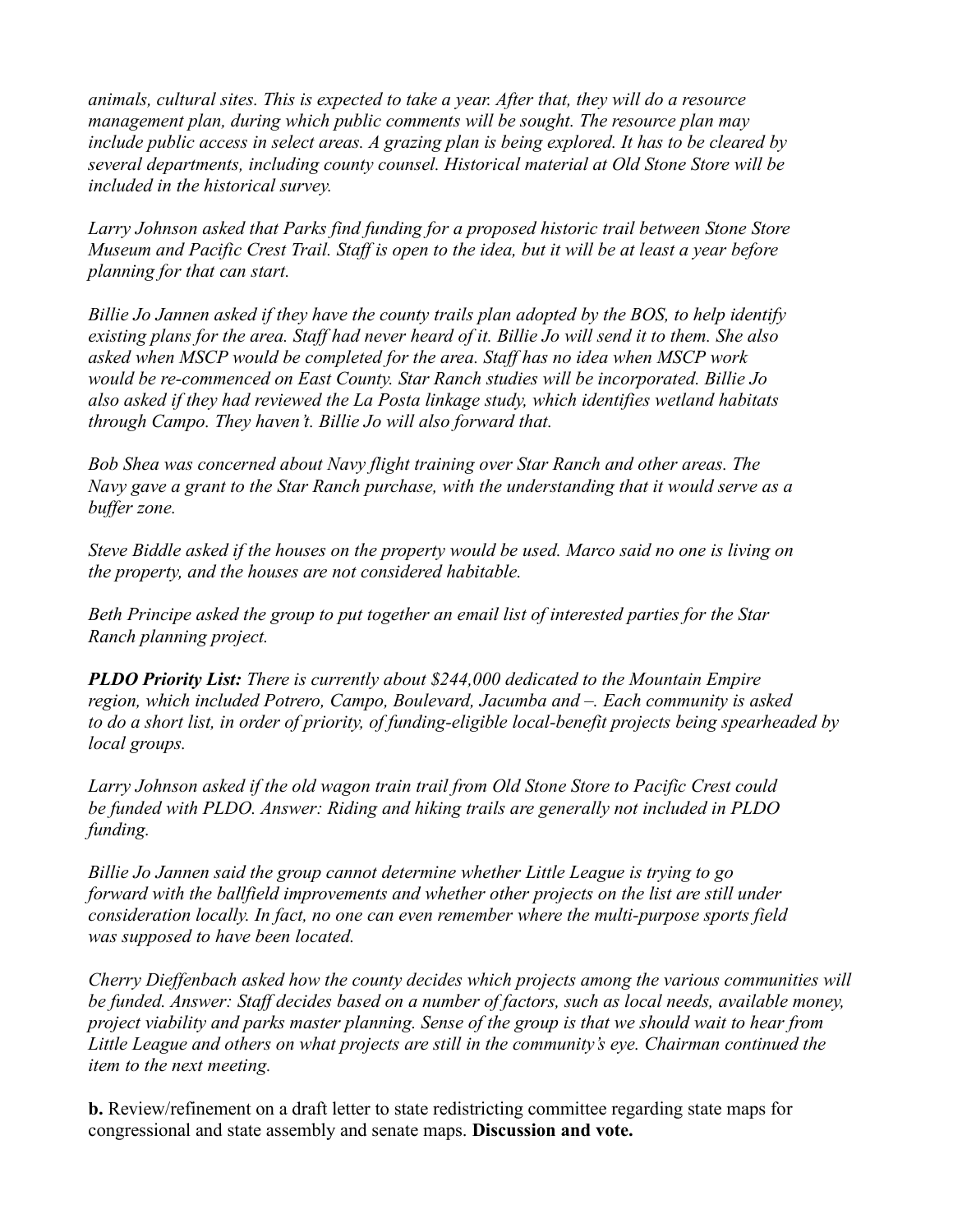hps://www.wedrawthelinesca.org/ hps://www.wedrawthelinesca.org/public\_comment Map viewer here: **https://www.wedrawthelinesca.org/map\_viewer**

*Motion by Wellman Sriamorn, seconded by Bob Shea, to authorize a letter promoting our needs and protesting continuing disenfranchisement of Campo and backcountry in state and federal districts. Will use language from the county supervisor redistricting, with refinements for specificity. Approved 5,0,0.*

## **8. OLD BUSINESS:**

## **a. Review/refine recommendation letter on San Diego County's draft**

**decarbonization plan.** The county is preparing a "roadmap" on decarbonizing – to achieve zero emissions by 2035 – which will be used to create new policies and ordinances to govern energy use, energy generation and retrofitting thousands of homes to be all-electric. The plan focuses on renewable energy and on punishing travel by privately owned vehicles. We had a presentation on this project at a prior meeting. Comments on the draft document are due by December 3. **Discussion and vote.**

*Motion by Wellman Sriamorn, seconded by Steve Biddle, to approve proposed language submitted by chairman. Approved 5,0,0.*

**b. Standing subcommittee reports (no action):** Groundwater, Rob Romero; Sewer and Septic, vacant; Community Economic Impacts, Steve Biddle; Public Safety, Bob Shea.

*Steve Biddle said the new Dollar General is under construction and is already looking for staffing applicants.*

## **c. Chairman's report, Billie Jo Jannen (no action).**

**9. CORRESPONDENCE:** Members of the public who wish to read the correspondence listed may request it by email at campoplanninggroup@nym.hush.com*.*

**a.** 2021-22 list of projects for DPW's 5-year road resurfacing plan. **Forwarded to group.**

**b.** Links to state redistricting main website and its comment page. The State redistricting – not to be confused with the county IRC doing supervisor districts – is creating the new Congressional district and state assembly and senate districts. **Emailed to group.** hps://www.wedrawthelinesca.org/ hps://www.wedrawthelinesca.org/public\_comment Map viewer here: hps://www.wedrawthelinesca.org/map\_viewer

**c.** Letter from District 2 Supervisor Joel Anderson's office asking that planning groups support his request that County of San Diego's Department of Parks and Recreation (DPR) study managing reservoirs in the unincorporated area to provide operational support for the recreational use of reservoirs on a permanent basis. **Forwarded to group.**

**d.** Link to November 13 special meeting of the IRC. **Emailed to group.**